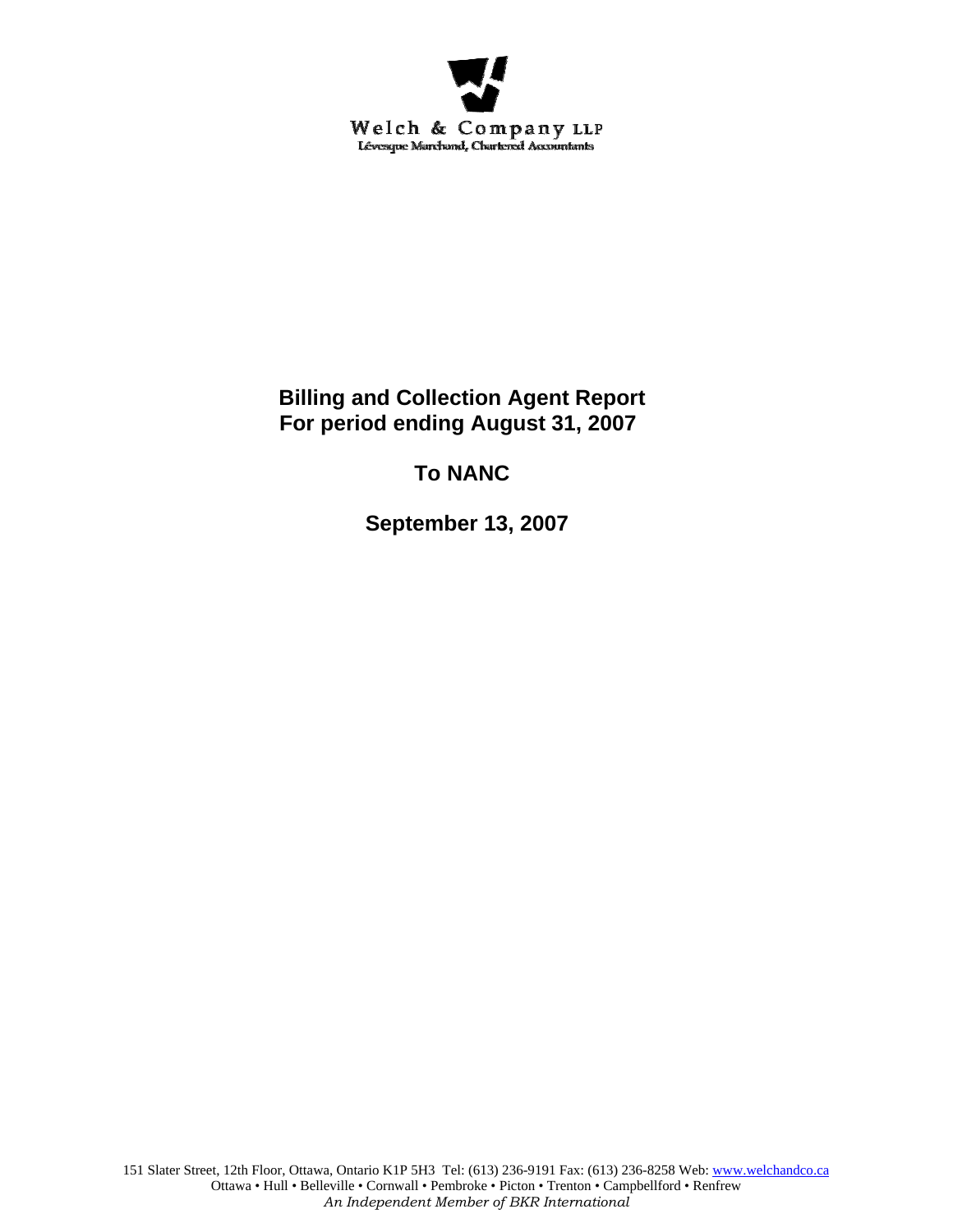## **NANPA FUND STATEMENT OF FINANCIAL POSITION August 31, 2007**

| <b>Assets</b>                                                                    |           |                 |
|----------------------------------------------------------------------------------|-----------|-----------------|
| Cash Balance in bank account                                                     |           | \$<br>81,857    |
| Dreyfus Government Cash Management Fund                                          |           | 5,073,000       |
| Receivable from US Carriers                                                      | 368,801   |                 |
| Receivable from Canada                                                           | 5,910     |                 |
| Receivable from Caribbean countries                                              | 1,798     |                 |
|                                                                                  |           |                 |
| Receivables forwarded to FCC for collection (Over 90 days)                       | 92.873    |                 |
| Allowance for uncollectible accounts                                             | (158,400) | 310,982         |
| Interest receivable                                                              |           | 20,925          |
| <b>Total assets</b>                                                              |           | 5,486,764       |
| Less: Accrued liabilities (see below for makeup)                                 |           | (904, 588)      |
| <b>Fund balance</b>                                                              |           | \$<br>4,582,176 |
|                                                                                  |           |                 |
| <b>Makeup of Accrued Liabilities</b> (see following page for additional details) |           |                 |
| Welch and Company LLP                                                            | 19.900    |                 |
| <b>NEUSTAR Pooling 1K Block Pooling Expenses</b>                                 | 421,674   |                 |

| <b>NEUSTAR Admin Expenses</b> |     | 258,659 |
|-------------------------------|-----|---------|
| Data Collection Agent - USAC  |     | 11.896  |
| pANI                          |     | 87.460  |
| Fund audit                    |     | 105,000 |
|                               | \$. | 904.588 |

### **\*\*\*\*\*\*\*\*\*\*\*\*\*\*\*\*\*\*\*\*\*\*\*\*\*\*\*\*\*\*\*\*\*\*\*\*\*\*\*\*\*\*\*\*\*\*\*\*\*\*\*\*\*\*\*\*\*\*\*\*\*\*\*\*\*\*\*\*\*\*\*\*\*\*\*\*\***

### **Other items of note**

During August 2007, the Dreyfus Government Cash Management Fund earned a rate of return of 4.79%.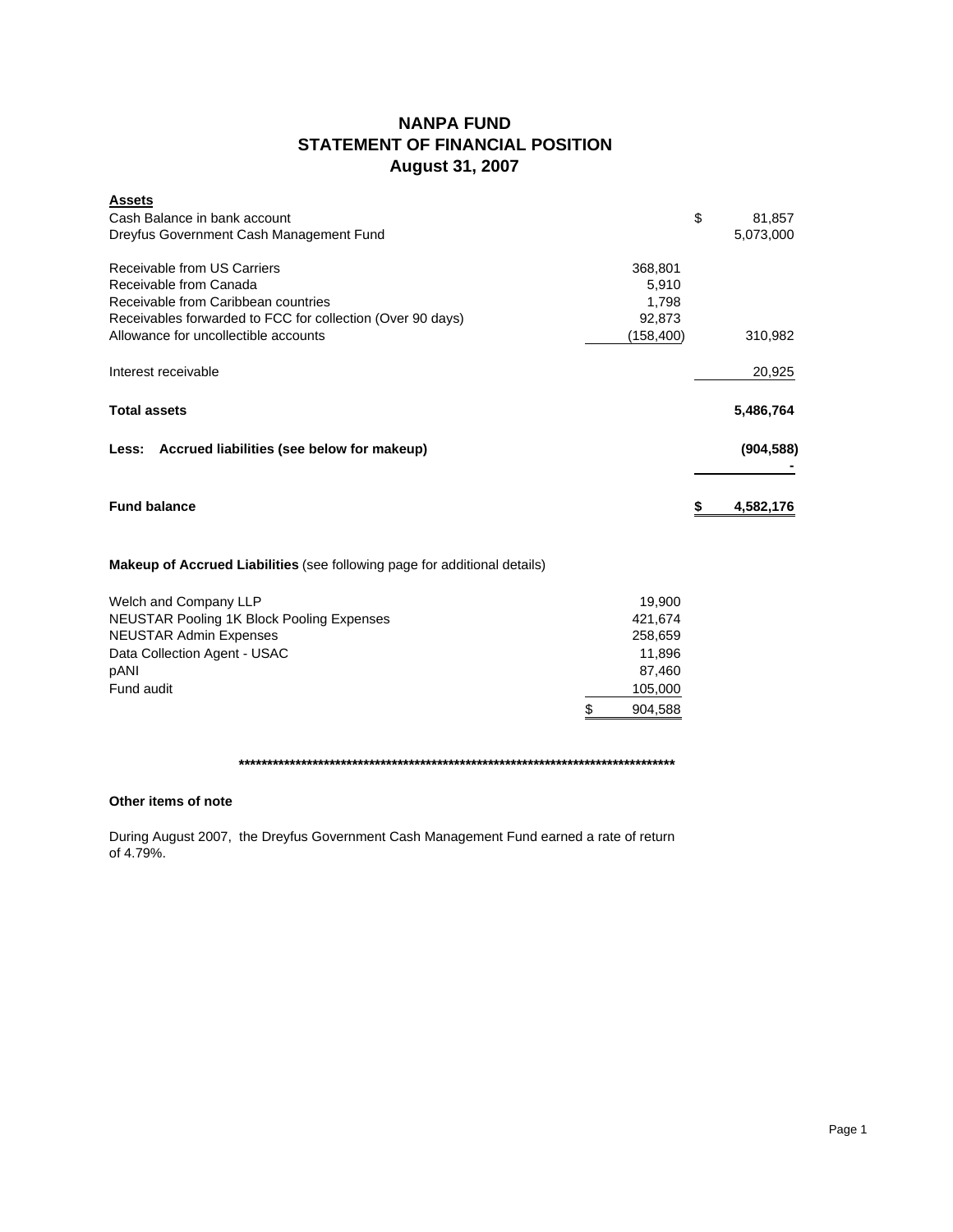#### **NANPA FUND FORECASTED STATEMENT OF CHANGES IN FUND BALANCEJULY 2007 TO AUGUST 2008**

|                                                                               |            | Actual                 |                        | <b>Budgeted</b>        |                        |                        |                        |                        |                        |                          |                        |                        |                        |                        |                             | Estimated                                               |                          |                        |
|-------------------------------------------------------------------------------|------------|------------------------|------------------------|------------------------|------------------------|------------------------|------------------------|------------------------|------------------------|--------------------------|------------------------|------------------------|------------------------|------------------------|-----------------------------|---------------------------------------------------------|--------------------------|------------------------|
|                                                                               |            |                        |                        |                        |                        |                        |                        |                        |                        |                          |                        |                        |                        |                        |                             | <b>Difference between</b><br>forecasted balance at June |                          |                        |
|                                                                               |            | <b>Jul-07</b>          | Aug-07                 | Sep-07                 | Oct-07                 | <b>Nov-07</b>          | Dec-07                 | Jan-08                 | Feb-08                 | Mar-08                   | Apr-08                 | May-08                 | <b>Jun-08</b>          | <b>Total</b>           | <b>Budget</b>               | 30/08 and budget                                        | <b>Jul-08</b>            | Aug-08                 |
| Revenue<br><b>International Contributions</b>                                 |            |                        |                        |                        |                        |                        |                        |                        |                        |                          |                        |                        |                        |                        |                             |                                                         |                          |                        |
| Canada<br>Caribbean countries                                                 | (1)<br>(1) | 11,821<br>13,970       | 5,910                  | 5,910                  | 5,910<br>$\sim$        | 5,910                  | 5,910                  | 5,910                  | 5,910                  | 5,910                    | 5,910                  | 5,911<br>$\sim$        |                        | 70,922<br>13,970       | 70,922<br>13,949            | 21                                                      | 5,909<br>13,849          | 5,909<br>$\sim$ $\sim$ |
| <b>Total International Contributions</b>                                      |            | 25,791                 | 5,910                  | 5,910                  | 5,910                  | 5.910                  | 5,910                  | 5,910                  | 5,910                  | 5,910                    | 5,910                  | 5,911                  |                        | 84,892                 | 84,871                      | 21                                                      | 19,758                   | 5,909                  |
| Domestic Contributions - US carriers                                          | (1)        | 2,567,728              | 198,254                | 199,777                | 199,777                | 199,777                | 199,777                | 199,777                | 199,777                | 199,777                  | 199,777                | 199,777                |                        | 4,563,975              | 4,530,185                   | 33,790                                                  | 2,354,951                | 199,777                |
| Late filing fees for Form 499A                                                | (2)        | 1,500                  | 4,700)                 | $\sim$                 | $\sim$                 | $\sim$                 |                        | $\sim$                 | $\sim$                 | $\overline{\phantom{a}}$ | $\sim$                 | $\sim$                 | 115,000                | 108,800                | 115,000                     | 6,200                                                   | $\overline{\phantom{a}}$ | <b>.</b>               |
| Interest income                                                               | (3)        | 19,164                 | 21,709                 | 15,000                 | 15,000                 | 15,000                 | 15,000                 | 15,000                 | 15,000                 | 15,000                   | 15,000                 | 15,000                 | 15,000                 | 190,873                | 180,000                     | 10,873                                                  | 15,000                   | 15,000                 |
| <b>Total revenue</b>                                                          |            | 2,611,183              | 221,173                | 220,687                | 220,687                | 220,687                | 220,687                | 220,687                | 220,687                | 220,687                  | 220,687                | 220,688                | 130,000                | 4,948,540              | 4,910,056                   | 38,484                                                  | 2,389,709                | 220,686                |
| <b>Expenses</b><br><b>NANPA Administration</b>                                | (4), (8)   | 111,504                | 139,746.00             | 138,751                | 121,076                | 121,076                | 121,076                | 121,076                | 121,076                | 121,076                  | 121,076                | 121,076                | 121,076                | 1,479,685              | 1,450,340                   | 29,345                                                  | 118,333                  | 118,333                |
| 1K Block Pooling Administration                                               | (4), (7)   | 29,389                 | 228,021.00             | 214,974                | 189,375                | 189,375                | 189,375                | 189,375                | 189,375                | 189,375                  | 189,375                | 189,375                | 189,375                | 2,176,759              | 3,200,000 (                 | 1,023,241                                               | 189,375                  | 189,375                |
| pANI                                                                          | (9)        | 429,562)               |                        |                        |                        |                        |                        |                        |                        |                          |                        | $\sim$                 |                        | 429,562)               | 225,000 (                   | 654,562)                                                | $\overline{\phantom{a}}$ | $\sim$                 |
| <b>Billing and Collection</b><br>Welch & Company LLP<br>Data Collection Agent | (4)<br>(5) | 19,900<br>3,043        | 19,900<br>4,666        | 19,900<br>4,667        | 19,900<br>4,667        | 19,900<br>4.667        | 19,900<br>4,667        | 19,900<br>4,667        | 19,900<br>4,667        | 19,900<br>4,667          | 19,900<br>4,667        | 19,900<br>4,667        | 19,900<br>4,667        | 238,800<br>54,379      | 238,800<br>56,000           | 1,621                                                   | 19,900<br>4,667          | 19,900<br>4,667        |
| Annual Operations Audit                                                       | (6)        |                        |                        |                        | $\sim$                 | 30,000                 |                        |                        |                        |                          |                        |                        |                        | 30,000                 | 30,000                      |                                                         | $\overline{\phantom{a}}$ |                        |
| <b>Carrier Audits</b>                                                         | (10)       |                        |                        |                        |                        |                        |                        |                        |                        | 700,000                  |                        |                        |                        | 700,000                | 700,000                     |                                                         |                          | $\sim$                 |
| Bad debt expense (recovery)                                                   | (11)       | 873                    | 18,212                 |                        |                        |                        |                        |                        |                        | $\sim$                   |                        |                        |                        | 19,085                 | $\sim$                      | 19,085                                                  |                          | $\sim$                 |
|                                                                               |            | $\sim$                 | $\sim$                 | $\sim$                 | $\sim$ $-$             |                        | $\sim$                 | $\sim$                 | $\sim$                 | $\sim$                   | $\sim$                 | $\sim$                 | $\sim$                 |                        | n an                        |                                                         | $\sim$                   | $\sim$ 100 $\pm$       |
| <b>Total expenses</b>                                                         |            | 264,853)               | 410,545                | 378,292                | 335,018                | 365,018                | 335,018                | 335,018                | 335,018                | 1,035,018                | 335,018                | 335,018                | 335,018                | 4,269,146              | 5,900,140                   | (1,630,994)                                             | 332,275                  | 332,275                |
| Net revenue (expenses)                                                        |            | 2,876,036              | 189,372)               | 157,605)               | 114,331) (             | 144,331) (             | $114,331$ ) (          | 114,331) (             | 114,331)               | 814,331) (               | 114,331) (             | 114,330)               | 205,018)               | 679,394 (              | 990,084)                    | 1,669,478                                               |                          | 2,057,434 ( 111,589)   |
| Opening fund balance                                                          |            | 1,895,512              | 4,771,548              | 4,582,176              | 4,424,571              | 4,310,240              | 4,165,909              | 4,051,578              | 3,937,247              | 3,822,916                | 3,008,585              | 2,894,254              | 2,779,924              | 1,895,512              | 1,990,084                   | 94,572)                                                 | 2,574,906                | 4,632,340              |
| <b>Closing fund balance</b>                                                   |            | 4,771,548              | 4,582,176              | 4,424,571              | 4,310,240              | 4,165,909              | 4,051,578              | 3,937,247              | 3,822,916              | 3,008,585                | 2,894,254              | 2,779,924              | 2,574,906              | 2,574,906              | 1,000,000                   | 1,574,906                                               | 4,632,340                | 4,520,751              |
| Fund balance makeup:                                                          |            |                        |                        |                        |                        |                        |                        |                        |                        |                          |                        |                        |                        |                        |                             |                                                         |                          |                        |
| Contingency<br>Surplus                                                        |            | 1.000.000<br>3.771.548 | 1.000.000<br>3,582,176 | 1.000.000<br>3.424.571 | 1,000,000<br>3,310,240 | 1.000.000<br>3.165.909 | 1,000,000<br>3.051.578 | 1,000,000<br>2,937,247 | 1,000,000<br>2,822,916 | 1,000,000<br>2.008.585   | 1,000,000<br>1,894,254 | 1,000,000<br>1.779.924 | 1,000,000<br>1,574,906 | 1,000,000<br>1.574.906 | 1,000,000<br><b>College</b> |                                                         | 1.000.000<br>3.632.340   | 1,000,000<br>3,520,751 |
|                                                                               |            | 4.771.548              | 4.582.176              | 4.424.571              | 4.310.240              | 4.165.909              | 4.051.578              | 3.937.247              | 3.822.916              | 3.008.585                | 2.894.254              | 2,779,924              | 2.574.906              | 2,574,906              | 1.000.000                   |                                                         | 4.632.340                | 4,520,751              |

#### **Assumptions:**

**(1)** The US carrier contributions for the period from July 2007 to June 2008 is based upon actual billings.

to 2007/08 International carrier revenue is based on actual. The contributions for July and August 2008 are estimates based on 2007/08.

#### **Reconciliation of Forecast at June 30, 2008 to Budget**

| 2007/08 International carrier revenue is based on actual. The contributions for July and August 2008 are estimates based on 2007/08.                                                                                                                                                                                                                           | Budgeted fund balance at June 30/07 - contingency                                       | 1.000.000 |
|----------------------------------------------------------------------------------------------------------------------------------------------------------------------------------------------------------------------------------------------------------------------------------------------------------------------------------------------------------------|-----------------------------------------------------------------------------------------|-----------|
| (2) These fees represent the \$100 late filing fee charged to those companies that do not file the Form 499A by the due date.                                                                                                                                                                                                                                  |                                                                                         |           |
| (3) Interest income projections are estimates                                                                                                                                                                                                                                                                                                                  | Shortfall in fund incurred between budget period (March 2006) and June 2006             | (94.572)  |
| (4) The expenses for the NANPA Administration and Welch & Company LLP are based on contracts in force. The FCC extended the existing Pooling contract to August 14/07 while the RFP process was in progress. The new Pooling c<br>expense for NANPA Administration for July and August 2008 is based on an estimate as the current contract expires June 2008. | Additional billings in July and August 2007                                             | 33,811    |
| The figures for the first half of August 2007 is based on the proposed budget. The periods from mid August 2007 onwards are based on the new Pooling contract.                                                                                                                                                                                                 | Late filing fees (reversal) for Form 499A - 2006                                        | (6.200)   |
| (5) The expense for the Data Collection Agent is based on estimate of costs by USAC for the 2007 calendar year.                                                                                                                                                                                                                                                | Additional interest earned in July over budget                                          | 10,873    |
| (6) \$45,000 for 2004/05 and \$30,000 each has been accrued for 2005/06 and 2006/07 fiscal years for the annual operations audit. The cost of this audit has not been negotiated. Amount recorded is based on prior year. The co<br>issues regarding the audit contract.                                                                                       | Adjustment to June NANP Admin estimate to actual                                        | 7.000     |
| (7) The September forecasted amount includes the forecasted monthly billing of \$189,375 plus the cost of submitted change orders of \$25,599                                                                                                                                                                                                                  | NANP Admin contract change orders#6, 7, 8, 9, 10, 11, 12 and 13 not budgeted for but    | (36.345)  |
| (8) The September forecasted amount includes the forecasted monthly billing of \$121,076 plus approved changes orders of \$17,675.                                                                                                                                                                                                                             |                                                                                         |           |
| (9) NeuStar had been appointed Interim Routing Number Authority for pANI. The cost for pANI of \$87,460 has been provided for as per approved change order #48. It is to cover the time period from initiation to the time the<br>administration is now covered under the new Pooling contract.                                                                | Data Collection fees - Adjust March to June estimates to actual                         | 574       |
| (10) The budget allowed \$700,000 for 16 carrier audits. There were no audits conducted in the calendar year 2006 and none have been done in 2007. The FCC is revising the procurement procedure and will not be conducting any                                                                                                                                | Adjust July 2007 estimate of DCA fees to actual                                         | 1.047     |
| (11) The allowance covers all accounts considered potentially uncollectible at August 31, 2007. This will be covered by the contingency allowance.                                                                                                                                                                                                             | Funds received from Neustar re NANC travel from 2000                                    |           |
|                                                                                                                                                                                                                                                                                                                                                                | Bad debts not budgeted for                                                              | (19,085)  |
|                                                                                                                                                                                                                                                                                                                                                                |                                                                                         |           |
|                                                                                                                                                                                                                                                                                                                                                                | Annual operations audit - 2005, 2006 and 2007 not performed yet                         |           |
|                                                                                                                                                                                                                                                                                                                                                                | Unexpended budget for carrier audits not performed in 2006/07 budget year               |           |
|                                                                                                                                                                                                                                                                                                                                                                | Adjustment of interim p-ANI costs to actual (over budgeted) based on CO#48              | 429.562   |
|                                                                                                                                                                                                                                                                                                                                                                | p-ANI costs included in Pooling contract - not a separate item as budgeted              | 225,000   |
|                                                                                                                                                                                                                                                                                                                                                                | Change order #46 cancelled, adjustments to CO #44,47,49 and 51 from budgeted            | 9.439     |
|                                                                                                                                                                                                                                                                                                                                                                | Pooling Change Order #51 not budgeted                                                   | (16.987)  |
|                                                                                                                                                                                                                                                                                                                                                                | Adjustment for Pooling based on actual contract from mid August to June 30th            | 772.941   |
|                                                                                                                                                                                                                                                                                                                                                                | Adjustment for Pooling based on July actual, August estimate and new contract value for |           |
|                                                                                                                                                                                                                                                                                                                                                                | mid-August 2007 to June 2008                                                            | 111.659   |
|                                                                                                                                                                                                                                                                                                                                                                | Adjustment to February to June 2007 Pooling bill estimates to actual                    | 146,189   |
|                                                                                                                                                                                                                                                                                                                                                                |                                                                                         |           |
|                                                                                                                                                                                                                                                                                                                                                                | Forecasted Fund balance at June 30/08                                                   | 2.574.906 |